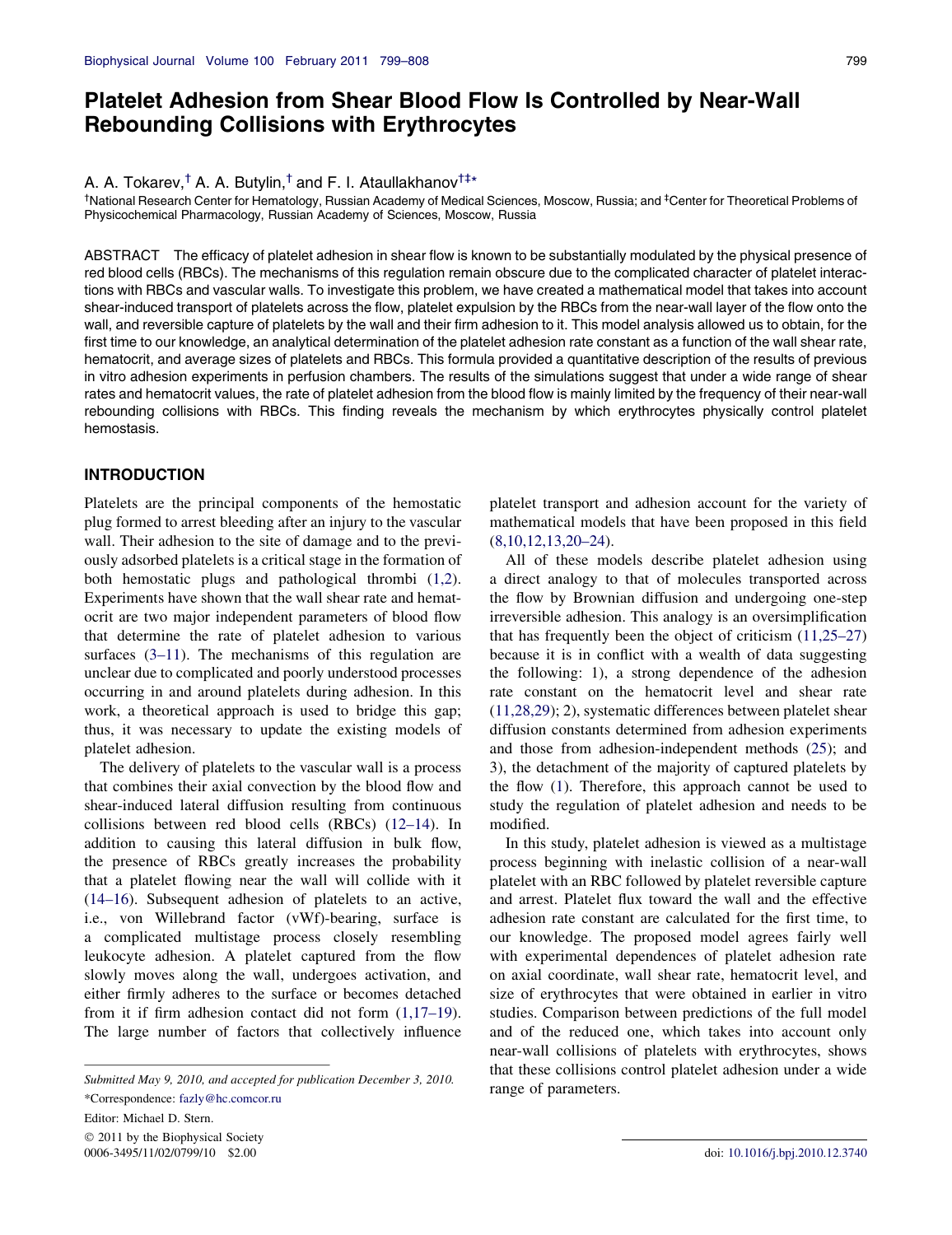#### <span id="page-1-0"></span>Description of the processes

#### Conditions of platelet adhesion

We have modeled a blood flow carrying erythrocytes and platelets over an active, i.e., platelet-capturing surface. This model corresponds to the well-known and convenient perfusion chamber experimental model that has been extensively used to study platelet adhesion in vitro ([3,4,8–](#page-8-0) [11,30,31](#page-8-0)). In these experiments, whole or reconstituted blood is pumped over a physiologically appropriate activator (exposed subendothelium of an everted vascular segment or a collagen-coated substrate) under controlled conditions, and mean surface density of adsorbed platelets is measured as a function of time.

The result is used to calculate the initial adhesion rate and its dependence on the wall shear rate, hematocrit level, and axial coordinate. These dependences characterize the overall effects of platelet delivery and surface binding. The use of collagen, a strong platelet activator, and aspirin, a cyclooxygenase inhibitor, permits the experimenters to exclude, or at least significantly diminish, the influence of platelet-derived activators, ADP and  $TxA_2$ , and thrombin production is suppressed by citrate. As a result, the platelets are activated by collagen alone, and adhere to it by forming a monolayer.

#### Stages of platelet adhesion

To our knowledge, what distinguishes our study from all previous continuous models of platelet adhesion is the consideration of this process as a multistage one constituted by the after successive events (Fig.  $1 \text{ } A$ ):

I. Transport within the flow:

- Convective transport of platelets in the direction of the blood flow with their simultaneous crosswise dispersive motion.
- II. Near-wall and wall processes:
- a. Collision of a platelet traveling in the immediate vicinity of the wall with an erythrocyte or other blood cell resulting in platelet collision with the wall;
- b. Capture of the platelet at the wall surface;
- c. Deceleration of the captured platelet relative to the flow as it moves along the surface; and
- d. Detachment of the captured platelet by the flow or its stable arrest at the surface.

These stages are distinguished based on the results of experimental studies of platelet behavior in the flow and during adhesion. The lateral motion of platelets in the presence of erythrocytes has been thoroughly examined experimentally by Goldsmith and co-worker ([14–16\)](#page-8-0), who demonstrated that the physical presence of erythrocytes promotes transverse migration of platelets (Stage I) and increases the frequency of their collisions with the wall (Stage IIa) by several orders of magnitude.

Recent studies have shown that a platelet coming in contact with a vWf-bearing wall does not immediately



FIGURE 1 Platelet transport toward the wall, along the wall, and off the wall. (A) The successive stages of platelet adhesion. A platelet traveling within the flow is brought into its near-wall layer by shear-induced diffusion, expelled onto the surface after a new inelastic collision with a blood cell, e.g., an erythrocyte, and captured at the surface. Its subsequent deceleration and activation is followed by irreversible binding and arrest or, otherwise, detachment by the flow.  $(B)$  The relevant kinetic scheme. (*P*, free platelets transported with the flow far from the wall;  $P_w$ , the same platelets near the wall;  $R$ , captured platelets rolling or sliding along the wall and slowed by it; and *M*, firmly bound platelets.)

adhere to it but first tethers via the GPIb $\alpha$ -vWf bonds (Stage IIb), slows down (Stage IIc), and only then firmly adheres through integrin bonds or is detached by the flow (Stage IId) [\(1,17–19\)](#page-8-0). To our knowledge, these mechanisms have never been considered in the framework of an integrated mathematical model.

#### Mathematical model

#### Equations of the model

Blood was assumed to flow from left to right in the  $x$  direction between two parallel planes with a constant parabolic velocity profile:

$$
u(y) = \dot{\gamma}_w y \left( 1 - \frac{y}{2H} \right). \tag{1}
$$

This profile corresponds to the linear shear rate distribution:

$$
\dot{\gamma}(y) \equiv \left| \frac{du}{dy} \right| = \dot{\gamma}_w \left| 1 - \frac{y}{H} \right|.
$$
 (2)

Here,  $\dot{\gamma}_w$  defines the wall shear rate, and 2H is the channel width ( $0 \le y \le 2H$ ). Platelet transport in the flow was described by the convection-diffusion equation ([13,22](#page-8-0))

$$
\frac{\partial P}{\partial t} + u(y)\frac{\partial P}{\partial x} = -\nabla \overline{N},\tag{3}
$$

where P (platelets/ $\mu$ m<sup>3</sup>) is the platelet concentration and  $\overline{N} = -D\nabla P$  is the diffusion flux. The platelet diffusion (dispersion) coefficient was taken to be equal to the sum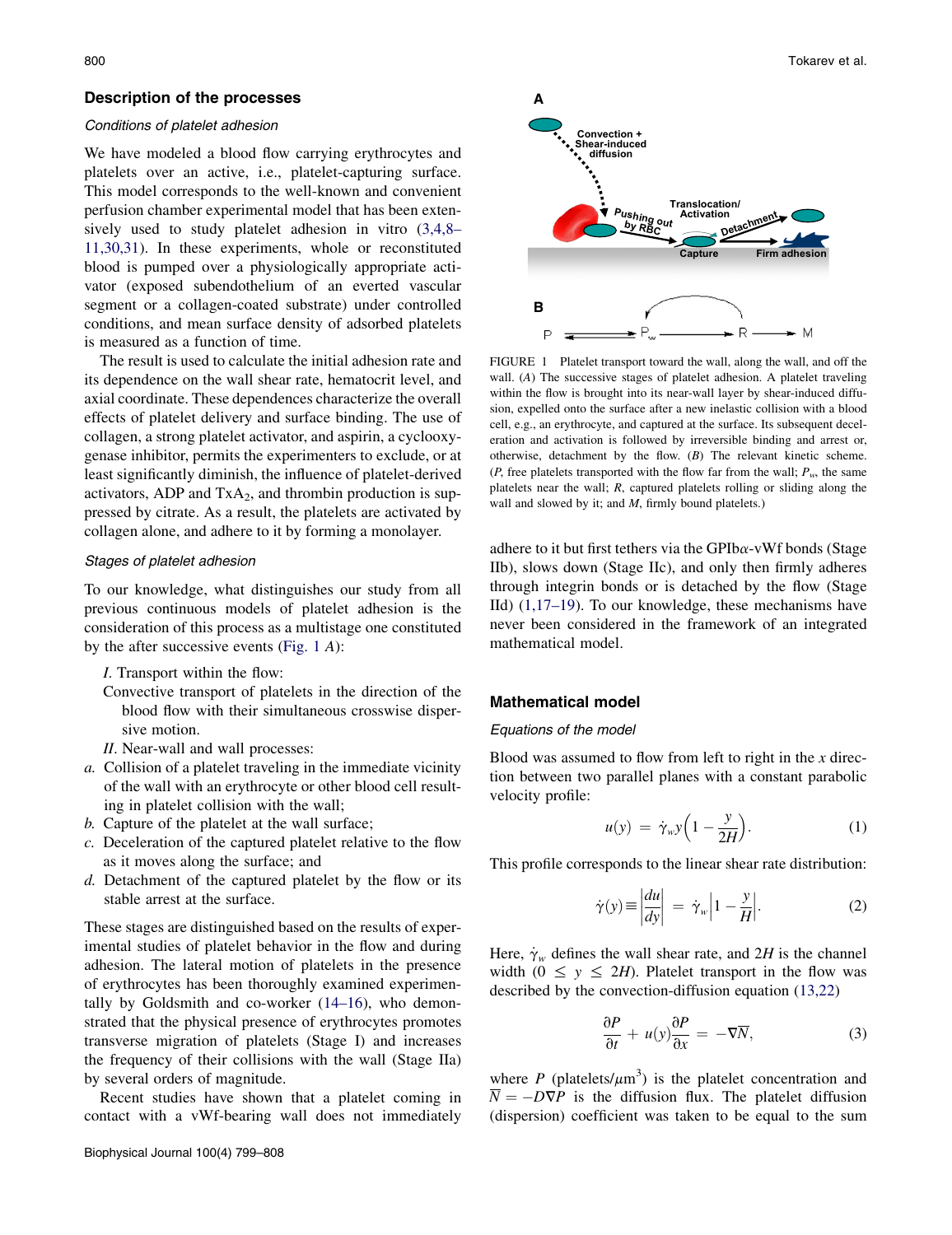of the coefficients corresponding to the motion of erythrocytes, platelets in the absence of erythrocytes, and the coefficient of platelet Brownian diffusion:

$$
D = k_{ZC} \left(\frac{d_{RBC}}{2}\right)^2 \dot{\gamma} \Phi_{RBC} (1 - \Phi_{RBC})^{0.8} + k_{ZC} \left(\frac{d_P}{2}\right)^2 \dot{\gamma} V_P P
$$
  
+  $D_{Br}$ . (4)

Here,  $d_{RBC}$  and  $d_P$  are the main erythrocyte and platelet diameters, respectively,  $\Phi_{RBC}$  and  $V_{P}P$  are the erythrocyte and platelet volume fractions, respectively,  $V_P$  is the platelet volume, and  $k_{ZC} = 0.15$ . The first two terms in this formula represent an approximation of the experimentally measured dispersion coefficient of RBCs and other deformable particles in the shear flow ([32\)](#page-9-0). The distribution of the RBC volume fraction in the flow was assumed to be uniform (see the [Supporting Material\)](#page-8-0). The platelet Brownian diffusion coefficient was assumed to be  $D_{Br} = 0.158 \ \mu \text{m}^2/\text{s}$  [\(33](#page-9-0)).

The boundary condition for Eq. 3 at the active boundary  $(y = 0)$  had the form  $(13,22)$  $(13,22)$  $(13,22)$ 

$$
D\frac{\partial P}{\partial y}\Big|_{y=0} = \frac{dM}{dt},\tag{5}
$$

where the right-hand side is the platelet adhesion rate. Boundary conditions at the upper  $(y = 2H)$  and outflow  $(x = L)$  boundaries had the form  $\overline{N} = 0$ . The initial and entrance conditions corresponded to the uniform distribution of platelets across the flow

$$
P = P_0,\t\t(6)
$$

where  $P_0$  is the average platelet concentration.

The platelet adhesion rate was calculated based on the kinetic scheme presented in [Fig. 1](#page-1-0) B, which corresponds to the succession of adhesion stages shown in [Fig. 1](#page-1-0) A. Accordingly, the overall adhesion rate was determined by the rate of the last stage of the process

$$
\frac{dM}{dt} = k_{bind}R(x),\tag{7}
$$

where  $R(x)$  is the surface concentration of captured platelets, and  $k_{bind}$  is the binding rate constant, which equals the inverse activation time  $(T_a)$  of GPIIb-IIIa integrins of the captured platelet. R obeys the reaction-convection equation written down at the active boundary ( $y = 0$ ),

$$
\frac{\partial R}{\partial t} + w \frac{\partial R}{\partial x} = \alpha J(x) \Theta(x) - (k_{bind} + k_{det}) R(x), \quad (8)
$$

where  $w$  is the translational velocity of a decelerating platelet,  $J(x)$  is the platelet flux toward the wall,  $\Theta(x)$  is the surface availability function,  $\alpha$  is the capture efficiency (the probability that a platelet that has collided with fully available wall will be captured by it), and  $k_{det}$  is the detachment rate constant of the captured platelet. The experimental value of w is a few  $\mu$ m/s ([34–36\)](#page-9-0); therefore, the platelet's deceleration distance was neglected because it is too small in comparison with the length of the adhesion surface. The characteristic time of platelet activation  $T_a \sim$ 1–3 s ([37–39\)](#page-9-0)is sufficiently smaller than the duration of experiment (1–5 min), which permits us to assume the quasistationarity of  $R$  that gives

$$
R \approx \frac{\alpha J(x)\Theta(x)}{k_{bind} + k_{\text{det}}}.\tag{9}
$$

Platelet flux toward the wall was computed from the frequency of their near-wall inelastic collisions with erythrocytes and other platelets based on Smoluchowski's theory (see the [Supporting Material](#page-8-0)),

$$
J = Q\dot{\gamma}_w P, \qquad (10)
$$

where

$$
Q = \varepsilon_1 K_1 d_{RBC} \Phi_{RBC} + \varepsilon_2 K_2 d_P V_P P. \tag{11}
$$

Here,

 $\varepsilon_1 = \varepsilon_h(\lambda_1, \dot{\gamma}_w)$  and  $\varepsilon_2 = \varepsilon_h(1, \dot{\gamma}_w)$ 

(note that  $\lambda_1 = d_P/d_{RBC}$ ) (see [Eq. S14](#page-8-0) in the [Supporting](#page-8-0) [Material](#page-8-0)) are hydrodynamic collision efficiencies (data for spherical platelets and their aggregates in a simple shear flow [\(40](#page-9-0)) were used in the absence of those for platelets and erythrocytes of real flattened shape near the wall), and

$$
K_1 = \frac{(k_1 d_P + k_2 d_{RBC})^3}{12 V_{RBC}}
$$

and

$$
K_2 = \frac{(k_1 + k_2)^3 d_p^3}{12 V_P}
$$

are coefficients of Smoluchowski's theory corrected by factors  $k_1$  and  $k_2$ , which account for nonspherical particle shape and the wall proximity ignored in calculations of collision frequency and collision efficiency.

Capture efficiency  $\alpha$  was assumed to be independent of  $\dot{\gamma}_w$ in accord with experimental findings that binding efficiency for two colliding platelets (which bind via a GPIb $\alpha$ -vWf- $GPI\mathbf{b}\alpha$  bridge) suddenly increases only at pathological shear rates above 5000 s<sup>-1</sup> [\(41,42\)](#page-9-0). The binding rate constant  $k_{bind}$ was assumed to decrease with increasing  $\dot{\gamma}_w$  because even slow motion of a platelet hinders its firm binding. The linear dependence was assumed for simplicity to be

$$
k_{bind} = k_{bind}^0 - \beta \dot{\gamma}_w, \qquad (12)
$$

where  $k_{bind}^0$  and  $\beta$  are constants. The detachment rate constant  $k_{det}$  was assumed to be proportional to the wall shear rate because the probability of platelet detachment by the flow is proportional to the wall shear stress ([43,44](#page-9-0)):

$$
k_{\det} = \delta \dot{\gamma}_w. \tag{13}
$$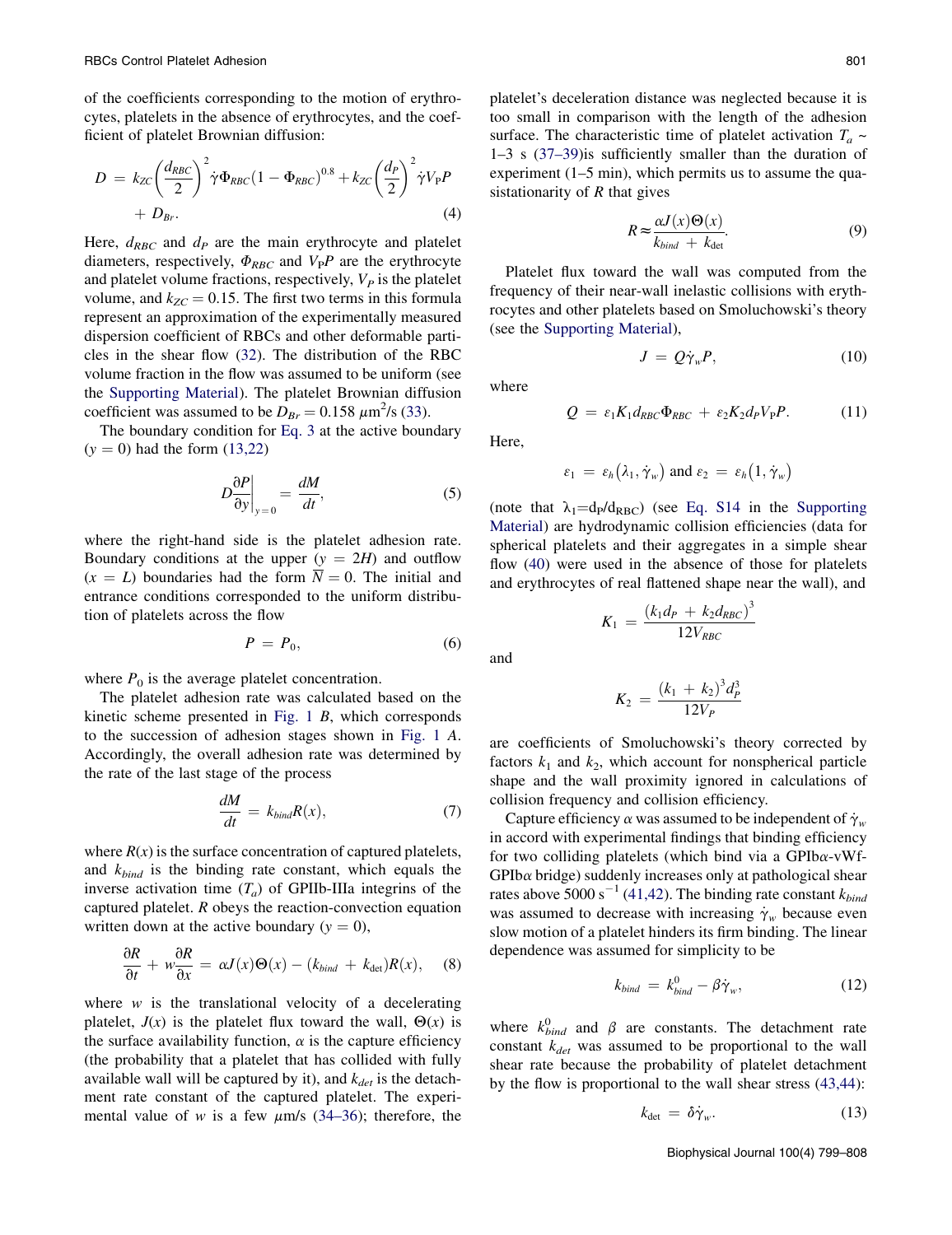<span id="page-3-0"></span>The resulting expression for the platelet adhesion rate from Eq. 7 takes the form

$$
\frac{dm}{dt} = k_{\text{eff}} P_{|y=0} \Theta(x), \qquad (14)
$$

with the effective rate constant

dM

$$
k_{\text{eff}} = \alpha Q \frac{k_{\text{bind}} \dot{\gamma}_w}{k_{\text{bind}} + k_{\text{det}}} = \frac{\alpha Q}{1/\dot{\gamma}_w + 1/(k_a - \xi \dot{\gamma}_w)}, \quad (15)
$$

where

$$
k_a = \frac{k_{bind}^0}{\delta},
$$

$$
\xi = \frac{\beta}{\delta}.
$$

The surface availability was calculated as ([13,22](#page-8-0))

$$
\Theta(x) = 1 - \frac{M(x)}{M_{\infty}},
$$
\n(16)

where  $M_{\infty} = 4/\pi d_P^2$  [\(8](#page-8-0)) is the platelet monolayer density at 100% surface coverage. To obtain the percent surface coverage, computed values of M were normalized by  $M_{\infty}/100\%$  and, except in the case when the dependence  $M(x)$  was of special interest, averaged over the entire active boundary. A zero initial condition for  $M(x)$  was employed.

#### Reduced adhesion model

The above full model was partly reduced to study the regulation of platelet adhesion rate by collisions of platelets with erythrocytes. The reduced model disregarded

- 1. Changes in platelet concentration in the flow related to adhesion;
- 2. Saturation of the surface with adhered platelets; and
- 3. Platelet flux toward the wall resulting from their collisions with one another.

To this effect, it was assumed that  $P = P_0$  and  $\Theta = 1$  in Eq. 14, and the second term in Eq. 11 was omitted. The simplified analytical formulas for the adhesion rate and value had the form

$$
\frac{dM^0}{dt} = k_{\text{eff}}^0 P_0,\tag{17}
$$

$$
M^0 = k_{\text{eff}}^0 P_0 t, \qquad (18)
$$

where

$$
k_{\text{eff}}^{0} = \frac{\alpha \varepsilon_{1}}{1/\dot{\gamma}_{w} + 1/(k_{a} - \xi \dot{\gamma}_{w})} \frac{(k_{1}d_{P} + k_{2}d_{RBC})^{3}}{12V_{RBC}} d_{RBC} \Phi_{RBC}.
$$
\n(19)

In all calculations, parameter values in the full and reduced models were identical.

### Fixed model parameters

Model parameters that matched platelet and erythrocyte size and calculated collision efficiencies are listed in [Table S1](#page-8-0) and [Table S2](#page-8-0) in the [Supporting Material](#page-8-0). In the description of experiments on platelet adhesion from rabbit blood  $(8-10)$ ,  $P_0$  and  $\Phi_{RBC}$  were assumed to be 3.74  $\times$  10<sup>-4</sup> platelets/ $\mu$ m<sup>3</sup> and 0.38, respectively, and P<sub>0</sub> was 5.96  $\times$  10<sup>-4</sup> platelets/ $\mu$ m<sup>3</sup> in platelet-rich plasma (PRP) ([9\)](#page-8-0). In experiments on human platelet adhesion from reconstituted blood ([3\)](#page-8-0), PRP containing  $P_B = 1.9 \times 10^{-4}$  platelets/ $\mu$ m<sup>3</sup> was mixed with washed RBCs to achieve the desired hematocrit; thus,  $P_0$  was assumed to be equal to  $(1 - \Phi_{RBC}) \times P_B$  in the corresponding calculations. The lengths of adhesion surfaces was 0.7 and 2 cm in Turitto and Baumgartner ([8\)](#page-8-0), 1.4–2 cm in Turitto and Baumgartner ([10\)](#page-8-0), and 2 cm in Aarts et al. ([3\)](#page-8-0) (indicated in Aarts et al. [\(4](#page-8-0))). Thus, the length of the computational domain was  $L = 2 \times 10^4 \mu$ m; its width was  $2H = 1200 \mu$ m, matching the gap in the perfusion chamber.

#### Estimation of free model parameters

Three kinetic parameters,  $\alpha$ ,  $k_a$ , and  $\xi$ , as well as the particle shape correction factors  $k_1$  and  $k_2$ , were unknown. To estimate  $k_a$  and  $\xi$  from the shear rate-dependence of the adhesion rate, Eq. 17 combined with Eq. 19 and [Eq. S14](#page-8-0) in the [Supporting Material](#page-8-0) was expressed in the form

$$
\frac{dM^{0}}{dt} = A \frac{\dot{\gamma}_{w}^{1-Y_{1}(\lambda_{1})}}{1 + \dot{\gamma}_{w}/(k_{a} - \xi \dot{\gamma}_{w})},
$$
(20)

where

$$
A = \alpha \cdot \left( X_1(\lambda_1) 2.725^{Y_1(\lambda_1)} \frac{(k_1 d_P + k_2 d_{RBC})^3}{12 V_{RBC}} \times d_{RBC} \Phi_{RBC} P_0 \frac{100\%}{M_\infty} \cdot 60 \right).
$$
\n(21)

The factor  $\frac{100\%}{M_{\infty}}$  60 converts the adhesion rate to % monolayer/min. The constants A,  $k_a$ , and  $\xi$  varied independently to achieve good agreement with the experimental shear ratedependence of the adhesion rate (see later in [Fig. 3,](#page-5-0) A and B). To estimate the ratio  $k_1:k_2$ , Eqs. 18 and 19 were rewritten as

$$
\left[M^0 \frac{12V_{RBC}}{\varepsilon_1 d_{RBC} \Phi_{RBC} P_0 t} \left(1/\dot{\gamma}_w + 1/(k_a - \xi \dot{\gamma}_w)\right)\right]^{1/3}
$$
  
=  $\alpha^{1/3} (k_1 d_P + k_2 d_{RBC}).$  (22)

The platelet adhesion data plotted as a left-hand side of this equation versus  $d_{RBC}$  were found to lie approximately on one line passing through the origin (see [Fig. 4](#page-6-0) A), indicating the near-zero value of  $k_1$ . It denotes the minor role of platelet

Biophysical Journal 100(4) 799–808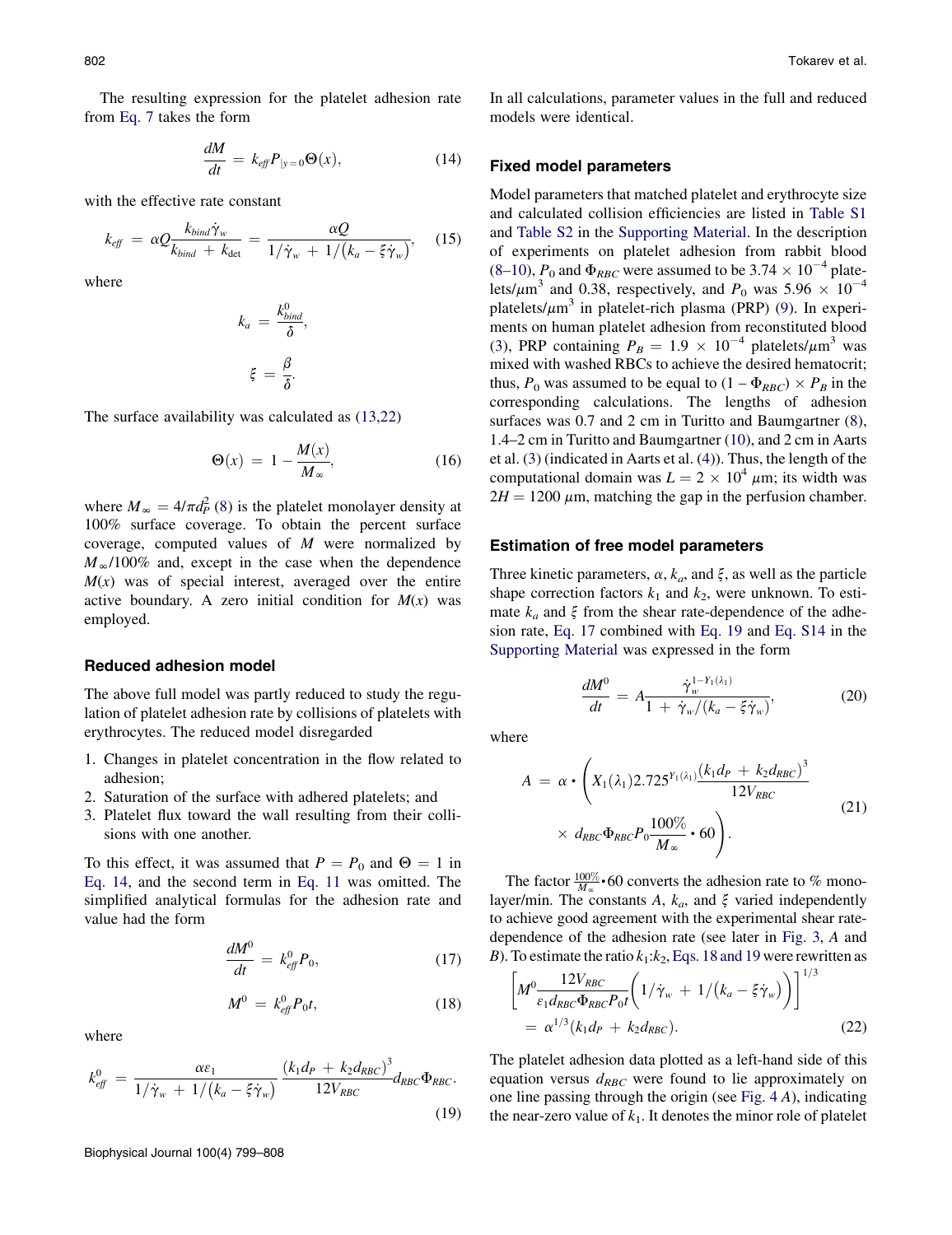size in the near-wall collisions with erythrocytes. Thus,  $k_1$  was set to 0, whereas  $k_2$  was set to 1. The  $\alpha$ -values in these two cases were roughly estimated as A divided by the bracketed expression in Eq. 21 and as a cube of the slope of a fitted line (Eq. 22), respectively. Finally, the  $\alpha$ -values were slightly varied to achieve a reasonable agreement of the adhesion rates calculated by the full model with the experimental data in the entire range of  $\dot{\gamma}_w$  (see [Fig. 3](#page-5-0) A),  $\Phi_{RBC}$  and  $d_{RBC}$  (see [Fig. 4](#page-6-0) B).

#### Numerical methods

Equations 3, 5, and 14 were solved numerically with the COMSOL 3.2a software package using the finite element method with second-order Lagrangian elements. Unstructured triangular mesh was refined close to the boundary  $y = 0$ : the maximum element size in the x direction over the entire computational domain was  $1400 \mu m$  compared with 10  $\mu$ m at the boundary y = 0 and 0.5  $\mu$ m at the point (0,0). The characteristic y size of mesh elements was 10 times smaller than the x size because the mean platelet concentration gradient perpendicular to the flow (in the y direction) was significantly greater than the gradient parallel to the flow (in the x direction). Mesh independence was achieved.

# RESULTS

## Platelet adhesion in the full and reduced models

To form a clear picture of platelet adhesion to an active surface, Fig. 2 shows the results of one typical simulation of this process. The free model parameters used were identical to those estimated in the following sections from the description of platelet adhesion at varying shear rates, erythrocyte sizes, and volume fractions. Fig. 2 A shows isolines of platelet concentration  $P(x,y)$  in the near-wall region of the flow ( $y = 0...60 \mu m$ ) calculated by the full model at time  $t = 3$  min. Evidently, the region of reduced platelet concentration develops along an active surface. Fig. 2 B shows the surface density of the adhered platelets  $M(x)$  at the same time point calculated by the full model (solid line), reduced model (dashed line), and determined experimentally [\(8](#page-8-0)) (markers). It was observed that surface coverage, both experimental and estimated from the full model, decreases insignificantly along the  $x$  axis.

Thick lines in Fig. 2  $C$  show the kinetics of  $M$  predicted by the full (solid line) and reduced (dashed line) models. These models predict similar initial adhesion rates. As in the reduced model, the initial growth of  $M$  in the full model is virtually linear. Then, its rate gradually decreases while surface coverage approaches 100%. Obviously, this decrease in the adhesion rate is due to a vanishing  $\Theta$ , but not due to the removal of platelets from the near-wall region because this is insignificant and is rapidly compensated for by delivery of new platelets from the bulk flow (thin line).

The focus of this study is the regulation of platelet delivery to the place of adhesion (damaged vessel wall and primary clot), and a saturation effect is a specific feature of the experiments with inhibited platelet activation and aggregation (see [Description of the Processes,](#page-0-0) above). Thus, further analysis is limited to the initial times of platelet adhesion.

# The shear-rate dependence of platelet adhesion results from the collision mechanism of platelet delivery

The fact that both the wall shear rate and the physical presence of erythrocytes markedly enhance platelet adhesion



FIGURE 2 (A) The computed platelet distribution in a perfusion chamber at  $\dot{\gamma}_w = 832 \text{ s}^{-1}$ ,  $t = 3 \text{ min}$ . The free model parameters were  $\alpha = 0.12$ ,  $k_a = 1000 \text{ s}^{-1}$ ,  $\xi = 0.02$ ,  $k_1 = 0$ , and  $k_2 = 1$ . The isolines correspond to concentrations 3.7, 3.6, 3.5, 3.4, 3.3, and 3.2 × 10<sup>-4</sup> platelets/ $\mu$ m<sup>3</sup> (from top to bottom). Note that the figure is stretched along the y axis for better resolution. (B) The surface coverage by adhered platelets  $M(x)$  in the full (solid line) and reduced (dashed line) models and in the experiment ([8\)](#page-8-0) (markers) at the same time point. (C) The time dependence of surface coverage averaged over the entire active surface in the full (thick solid line) and reduced (thick dashed line) models. The interval of usual calculation of the initial adhesion rate ( $t = 3$  min) is indicated. (Thin line) Averaged near-wall platelet concentration in the flow normalized by  $P_0/100\%$ .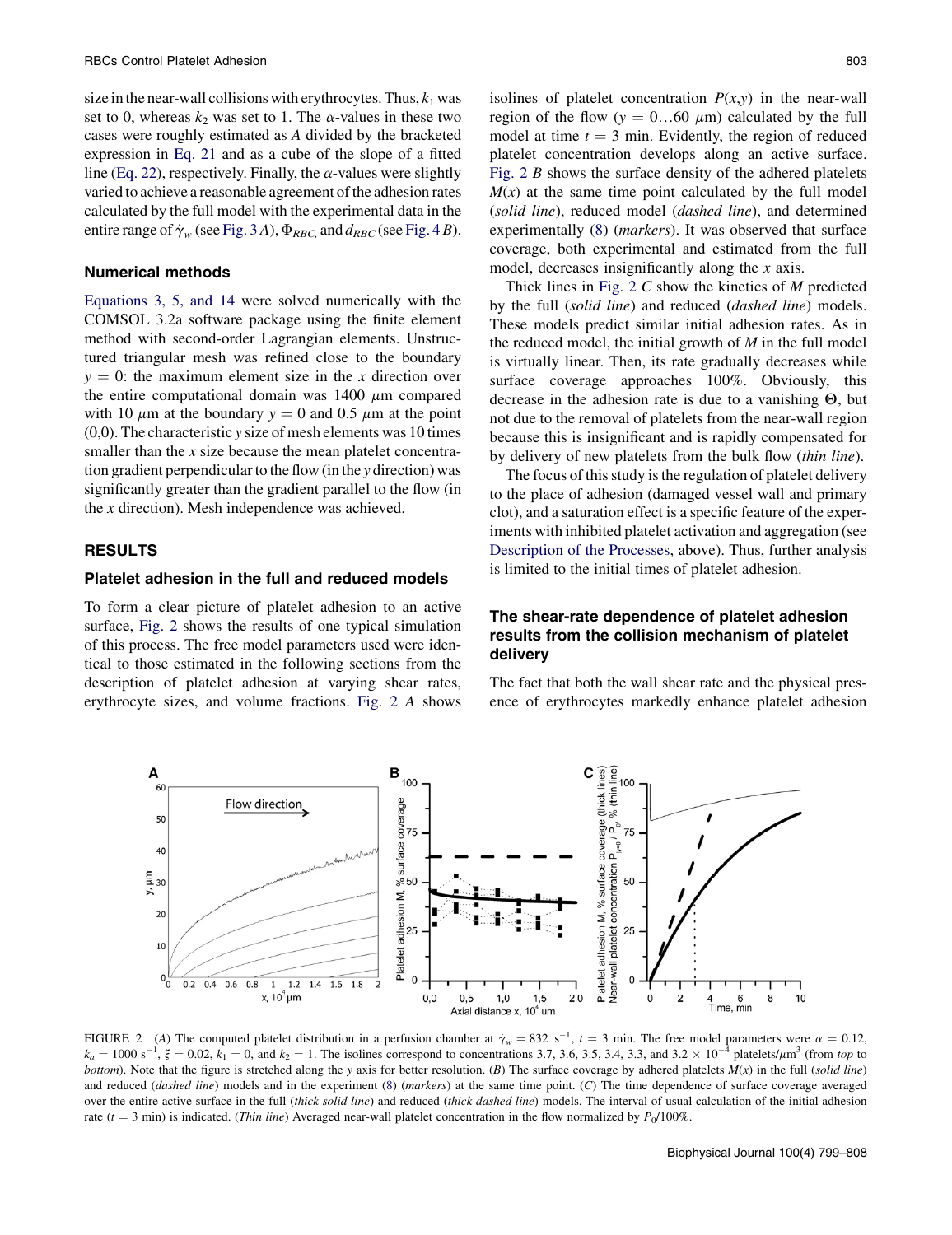<span id="page-5-0"></span>has been well established, but the ruling mechanism underlying it was unknown. To test the hypothesis that this mechanism consists of erythrocytes pushing platelets from the near-wall layer to the wall, predictions of the reduced and full models were compared with data on platelet deposition from whole rabbit blood onto the subendothelium of a rabbit aorta determined at varying  $\dot{\gamma}_w(8,10)$  $\dot{\gamma}_w(8,10)$  $\dot{\gamma}_w(8,10)$ . Dashed and solid lines in Fig. 3 A show the initial adhesion rates calculated from these models at  $\alpha = 0.12$ ,  $k_a = 1000 \text{ s}^{-1}$ , and  $\xi =$ 0.02  $(k_1$  and  $k_2$  were set to 0 and 1 in accord with the  $d_{RBC}$ -dependence of platelet adhesion described in the next section).

At all shear rates studied, both models were in general agreement with the experimental data (open markers). The difference between the two theoretical curves was insignificant and comparable with the experimental error, indicating the minor effect of the factors disregarded during model reduction. Exploration of the effect of changes in  $k_a$  and  $\xi$ -values on the adhesion rate calculated by the reduced model is shown in Fig. 3 B. An increase in  $k_a$  led to an increase of the maximal adhesion rate, whereas an increase in  $\xi$  reduced adhesion at high but not at low shear rates. An increase of the A value, and thus the  $\alpha$ -value, shifted the whole curve upwards (not shown). This exploration demonstrates the unambiguous determination of free model parameters by fitting the experimental data with the reduced model.



FIGURE 3 (A) The wall shear rate-dependence of the initial platelet adhesion rate calculated by the reduced (dashed line) and full (solid line) models at  $\alpha = 0.12$ ,  $k_a = 1000 \text{ s}^{-1}$ ,  $\xi = 0.02$ ,  $k_1 = 0$ ,  $k_2 = 1$  and obtained in vitro (open markers). The reduced model was in the form of Eq. 20 with  $A = 0.2$ . Equations of the full model at varying shear rates were integrated over the time interval  $t = 0$ –3 min followed by division of computed M values by the factor of 3. The experimental data were borrowed from Turitto and Baumgartner [\(8](#page-8-0)) (squares, abscissas of points at 10 and 170 s<sup>-1</sup> were corrected as described in Turitto and Baumgartner ([10\)](#page-8-0)) and from Turitto and Baumgartner [\(10](#page-8-0)) (circles). Dotted lines connect one set of data; errors are indicated if reported. (Solid markers) Calculations performed by the extended model directly accounting for the kinetics of R at  $k_{bind}^0$  =  $1 \text{ s}^{-1}$ ,  $\delta = 10^{-3}$ ,  $\beta = 2 \times 10^{-5}$  (triangles) and  $k^0_{bind} = 0.01 \text{ s}^{-1}$ ,  $\delta =$  $10^{-5}$ ,  $\beta = 2 \times 10^{-7}$  (asterisks). (B) The platelet adhesion rate calculated by the reduced model at  $A = 0.2$  and varying values of  $k_a$  and  $\xi$ .

To investigate in detail the effect of the assumption of quasistationarity of  $R$ , calculations by the extended model that disregarded this assumption were performed. To this effect, Eq. 14 was substituted for Eqs. 7 and 8, right-hand side of Eq. 5 was substituted by  $\alpha J\Theta - k_{det}R$ , and M in Eq. 16 was replaced by  $M + R$ . All parameters remained unaltered, and the values of  $k^0_{bind}$ ,  $\delta$ , and  $\beta$  were chosen such as to satisfy the ratios

and

$$
\frac{\beta}{\delta}\,=\,\xi\,=\,0.02.
$$

 $\frac{k^0_{bind}}{\delta} = k_a = 1000 \text{ s}^{-1}$ 

Because the time of platelet activation is small and equals one to few seconds, the fast  $(k^0_{bind} = 1 \text{ s}^{-1})$  and very slow  $(k^0_{bind} = 0.01 \text{ s}^{-1})$  regimes were simulated. The solid markers in Fig. 3 A show the rate of  $M + R$  accumulation obtained in these two regimes. Evidently, the deviation from the model that assumed the quasistationarity of R (solid line) was insignificant supporting the validity of this assumption.

Thus, the shear rate-dependence of the adhesion rate obtained in the models and the experiment is completely governed by the shear-rate dependence of the effective rate constant  $k_{\text{eff}}$ . Below, we show that this result remains valid for the dependence of the adhesion rate on hematocrit and erythrocyte size.

# The size and concentration of erythrocytes determine platelet adhesion rate

To further test the hypothesis that collision with RBC is the governing mechanism of platelet delivery to an active surface, values of human platelet adhesion to human artery subendothelium in the presence of human, rabbit, and goat erythrocytes ([3](#page-8-0)) were plotted as a function of erythrocyte major diameter according to Eq. 22 ([Fig. 4](#page-6-0) A, markers). All of these values were found to lie approximately on one line. Because this line tended to pass through the origin,  $k_1$ and  $k_2$  were set to 0 and 1, respectively. The dashed line in [Fig. 4](#page-6-0) A was plotted as a right-hand-side of Eq. 22 with  $\alpha^{1/3}$  = 0.28. The same adhesion data in coordinates of platelet adhesion-erythrocyte volume fraction are presented in [Fig. 4](#page-6-0) B (markers) along with calculations performed by the reduced (dashed lines) and full (solid lines) models. The  $k_a$  and  $\xi$ values were assumed to be  $1000 \text{ s}^{-1}$  and 0.02, respectively, in accordance with those determined in the preceding section.

In general, the predictions of both models were consistent with the experimental findings, and the differences between the two models were within the experimental error. Nevertheless, the calculated and experimental values disagreed in the boundary cases, such as zero hematocrit and high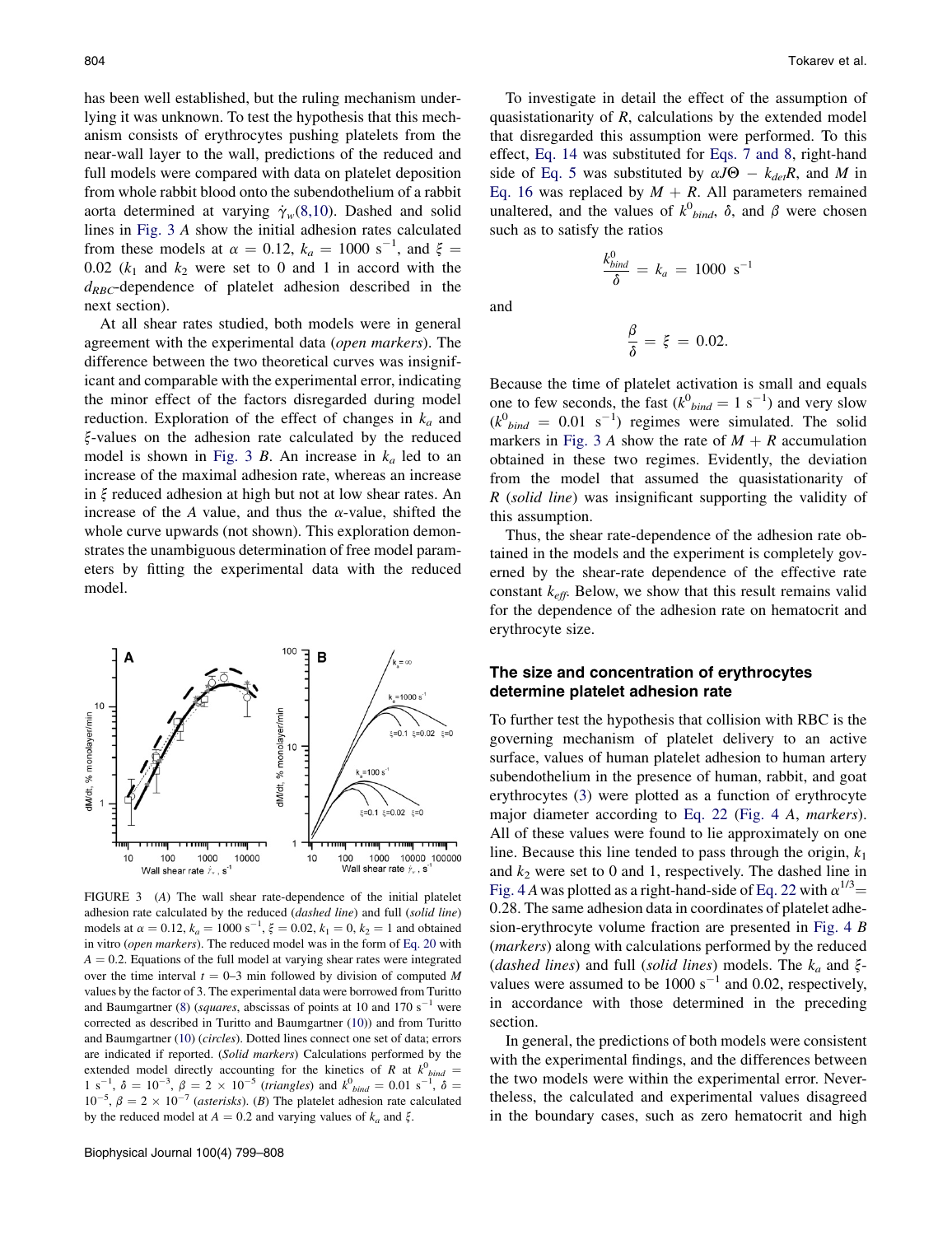<span id="page-6-0"></span>

FIGURE 4 Platelet adhesion as a function of erythrocyte major diameter  $(A)$  and volume fraction  $(B)$  obtained experimentally in Aarts et al.  $(3)$  $(3)$ (*markers*) and calculated by the reduced (*dashed lines*) and full (*solid lines*) models at  $\dot{\gamma}_w = 800 \text{ s}^{-1}$  by the time  $t = 5 \text{ min.}$  (A) Experimental data at  $\Phi_{RBC} = 0.2$  (squares), 0.4 (circles), and 0.6 (triangles) were plotted against  $d_{RBC}$  according to Eq. 22; the theoretical line slope was  $\alpha^{1/3}k_2 = 0.28$ providing  $\alpha \approx 0.022$  at  $k_2 = 1$ . (B) Platelet adhesion in the presence of human (squares), rabbit (circles), and goat (triangles) erythrocytes compared with simulation results (lines) at RBC sizes matching that of these species and  $\alpha = 0.022$ ,  $k_a = 1000 \text{ s}^{-1}$ ,  $\xi = 0.02$ ,  $k_1 = 0$ , and  $k_2 = 1$ .

concentration of large erythrocytes. As discussed below, this discrepancy might arise from both experimental artifacts and imperfections in the theory.

## **DISCUSSION**

The main result of this study is the theoretical substantiation of the hypothesis that platelet adhesion from the blood flow is limited by their near-wall inelastic collisions with erythrocytes ([Fig. 1](#page-1-0) A). This statement was confirmed by the fact that the reduced model gives adhesion rates very similar to the full one and reproduces fairly well all parametric dependences ensuing from the full model and the experimental data.

Computation of the platelet flux toward the wall using the reduced model accounts only for collisions of near-wall platelets with erythrocytes. The limiting role of these collisions was suggested by the experimental data, but this is the first time, to our knowledge, that they were taken into account in a quantitative theory. Indeed, it has been shown that elevated hematocrit caused a significant rise in the platelet adhesion rate ([3–5,7,9,11](#page-8-0)), which occurred due to the physical presence of erythrocytes themselves rather than by platelet activation under the effect of ADP contained in erythrocytes [\(9](#page-8-0)). This finding provided a basis for the postulation of an additional RBC-dependent mechanism influencing platelet binding to the surface ([11\)](#page-8-0). However, its nature has never been exactly specified. We speculated that this mechanism may consist of pushing the platelet against the wall as a result of its inelastic rebounding collision with an outrunning erythrocyte or other blood cell.

This suggestion logically ensues from the available theoretical and experimental data. Direct observations of platelet motion in a suspension of erythrocyte ghosts showed that, in their presence, platelets contacted the wall much more frequently than in erythrocyte-free plasma ([15,16,33\)](#page-8-0). In the absence of erythrocytes, the probability of a single platelet that is traveling close to the wall will collide with it is very low for two reasons.

First, the platelet can only very gradually leave its flow tube because its inertia and Brownian diffusion are small: at

$$
\dot{\gamma}_w = 10^2 \div 10^3 \text{ s}^{-1},
$$

the Reynolds and Peclet numbers of a platelet are approximately

$$
Re_p = \rho d_p^2 \dot{\gamma}_w / 4\mu = 2 \times 10^{-4} \div 2 \times 10^{-3} \ll 1
$$

and

$$
Pe_p = \dot{\gamma}_w d_p^2 / 4D_{Br} = 10^3 \div 10^4 >> 1,
$$

where the plasma density and viscosity were assumed to be  $\rho = 1$  g/sm<sup>3</sup> and  $\mu = 1$  sP, respectively.

Second, the hydrodynamic inertial force that acts on a near-wall particle at such  $Re_p$  is directed from the wall toward the midflow and thereby hinders their rapprochement ([45\)](#page-9-0). A recent experimental and theoretical study has demonstrated that a platelet must be forced into the wall to initiate its capture by an active (vWf-coated) surface ([46\)](#page-9-0). Therefore, the physical presence of erythrocytes is qualitatively necessary to ensure normal adhesion of platelets. However, the problem of quantitatively considering the effects of erythrocytes has thus far remained unresolved.

Therefore, an additional contribution of this work is a method for quantitative calculation of platelet flux toward the wall and the resulting adhesion rate. For the first time to our knowledge, the theoretical calculation of these quantities was performed resulting in a precise description of earlier experimentally determined dependences of platelet adhesion rate on the wall shear rate, hematocrit level, and erythrocyte size, i.e., on all the parameters influencing the frequency of cell-cell collisions in the shear flow (Figs. [3](#page-5-0)  $A$  and  $4B$ ). All of these dependences can be described fairly well using a single expression for the effective adhesion rate constant (Eq. 19).

In earlier studies, the value of this constant was estimated by fitting the adhesion rate values measured under varied conditions with the solution of the equations of a simpler mathematical model. In that model, platelet adhesion was assumed to occur in one step and to be irreversible. This approach necessitated the assumption of both an increase ([29\)](#page-8-0) and a decrease ([11,28](#page-8-0)) of  $k_{\text{eff}}$  with increasing wall shear rate and suggested that diffusional control of adhesion at low-to-moderate shear rates passed to kinetic control at higher shear rates ([8,10,11\)](#page-8-0). The values of  $k_{\text{eff}}$  determined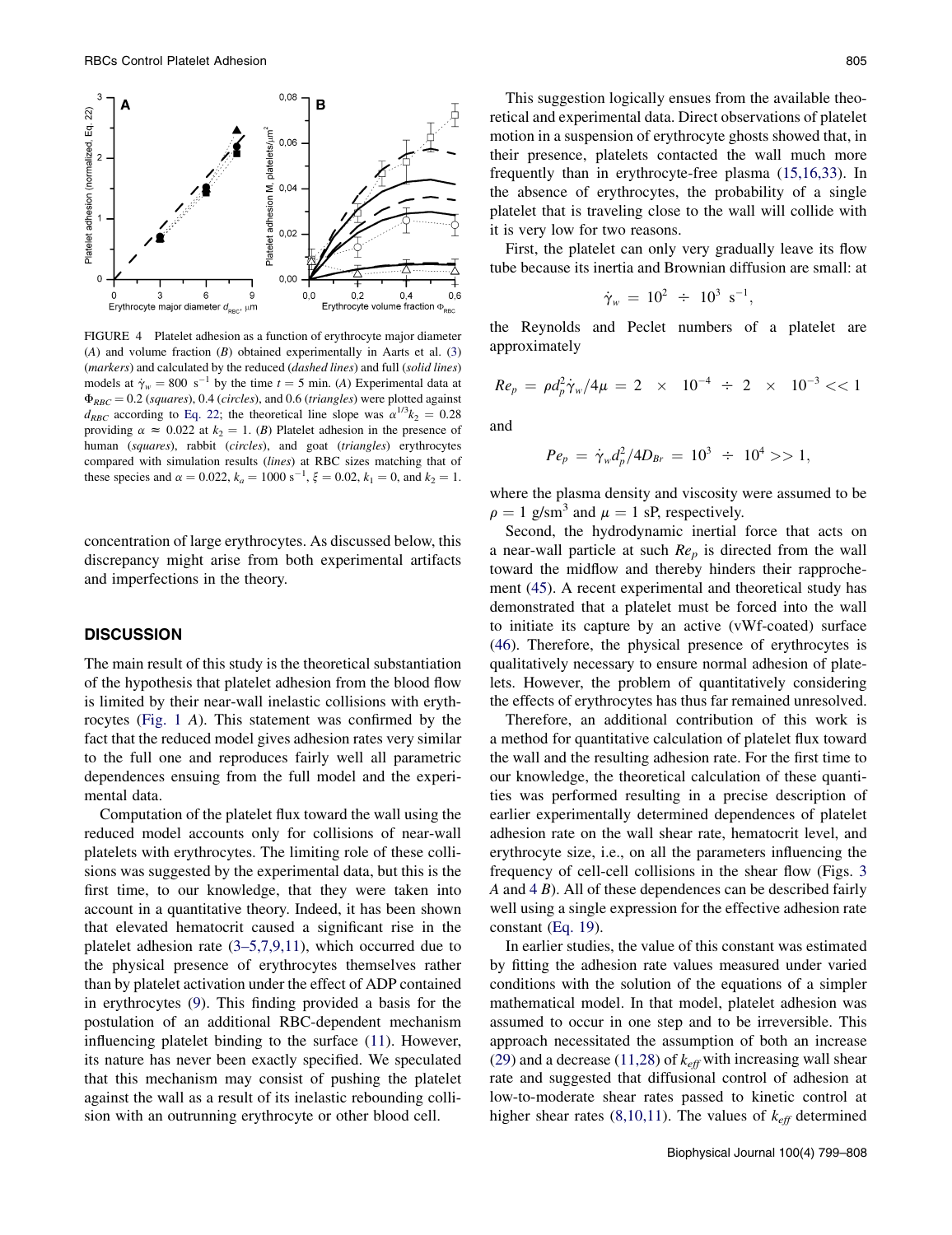in the kinetic regime (implying finiteness of  $k_{\text{eff}}$ ) at normal hematocrit and  $\dot{\gamma}_w = 50$ –10,000 s<sup>-1</sup> were in the range from 0.4 to 7.2  $\mu$ m/s ([7,11,13,20,28\)](#page-8-0). These findings agree with calculations using Eq. 19, which gave the values of 0.6–3.3  $\mu$ m/s for rabbit blood cells at  $\alpha = 0.12$ ,  $k_a = 1000$  $s^{-1}$ ,  $\xi = 0.02$ ,  $k_1 = 0$ , and  $k_2 = 1$  within the same range of  $\dot{\gamma}_w$ .

The comparison of the determined  $\alpha$ -,  $k_a$ -, and  $\xi$ -values with literature data is of special interest. Huang and Hellums ([42\)](#page-9-0) obtained the overall binding efficiency for two colliding human platelets at shear rates ranging from 3600 to  $7650 \text{ s}^{-1}$ . They found this binding efficiency to be  $(0.76 \div 1.7) \times 10^{-3}$  at  $\dot{\gamma}_w$  below 5000 s<sup>-1</sup>, and at higher shear, it suddenly increased. The capture efficiency  $\alpha$  can be extracted from their data by dividing the overall binding efficiency by the hydrodynamic collision efficiency  $\varepsilon_h$  calculated from [Eq. S14](#page-8-0) in the [Supporting Material](#page-8-0) for  $\lambda = 1$ . At shear rates 3600–5000 s<sup>-1</sup>,  $\varepsilon_h (\lambda = 1) \approx 0.15$ , resulting in an  $\alpha$ -value of ~0.005–0.01. This value is in reasonable agreement with the value of 0.022 estimated in this study for human platelets. For a more detailed comparison, the hydrodynamic collision efficiency should be measured or calculated by accounting for both the nonspherical platelet shape and the wall proximity. The sudden increase in capture efficiency for colliding platelets at high shear rates [\(42](#page-9-0)) correlates well with the sudden onset of thrombi formation on subendothelium (in addition to platelet adhesion) at shear rates above  $1000 \text{ s}^{-1}$  ([10\)](#page-8-0). The description of these events was out of the scope of this study.

Other available reports directly concerning the probability of platelet capture [\(47,48\)](#page-9-0) are related to firm adhesion of activated platelets via integrin-fibrinogen bridges, and their results cannot be compared with the  $\alpha$ -values determined here.

The value of  $k_a = 1000 \text{ s}^{-1}$  is consistent with data obtained in Kulkarni et al. [\(1](#page-8-0)). In that work, the probability of firm adhesion of a platelet captured to the vWf expressed on the immobilized platelets decreases from 70% to 30% as the wall shear rate increases from 150 to 1800  $s^{-1}$ . The calculation of this probability by the formula

$$
\frac{\frac{d}{dt}M}{\alpha J\Theta} = \frac{1}{1 + \frac{\dot{\gamma}_w}{k_a - \xi \dot{\gamma}_w}}
$$
(23)

gives 87% and 35% for the same shear rate values. This result suggests a good agreement between theoretical and experimental findings.

The cause of the discrepancies between predicted and observed values of human platelet adhesion in the case of zero hematocrit and high concentrations of large erythro-cytes [\(Fig. 4](#page-6-0) B) remains unclear. The point  $\Phi_{RBC} = 0$  appears to lie much higher than the extrapolations of all the three experimental curves from the nonzero hematocrit region. According to these data, 40% hematocrit caused only a 5.8- (human RBCs) or 3.2-fold (rabbit RBCs) increase in platelet adhesion compared to PRP. Under similar conditions, but using whole rabbit blood, the effect of erythrocytes on platelet adhesion was investigated in Turitto and Baumgartner ([9\)](#page-8-0). At the wall shear rate of 840  $s^{-1}$  and hematocrit 38%, erythrocytes were shown to increase the platelet adhesion rate by a factor of 57 compared with PRP. Calculations using the full model gave a 164-fold increase, suggesting some underestimation of the plateletplatelet collision frequency or efficiency. It is possible that this was caused by using  $k_1 = 0$  in the absence of its exact estimation [\(Fig. 4](#page-6-0) A). However, at  $k_1 = 0.5$ , this increase becomes 76-fold, in better agreement with Turitto and Baumgartner [\(9](#page-8-0)).

The predicted decrease of the adhesion rate and that apparent in the lower and middle experimental curves at a hematocrit level over  $40\%$  ([Fig. 4](#page-6-0) B) are attributable to the method of perfusate preparation in Aarts et al. ([3\)](#page-8-0) that consisted of mixing PRP containing a constant concentration of platelets with an erythrocyte suspension to achieve the desirable hematocrit. Using this method, platelet concentration in the perfusate linearly decreased with increasing hematocrit (see [Fixed Model Parameters](#page-3-0), above). Together with the linear proportionality between  $k_{\text{eff}}$  and  $\Phi_{RBC}$  (Eqs. 11, 15, and 19), the resulting dependence of the initial adhesion rate on hematocrit is expected to be in the form of  $\Phi_{RBC} \times (1-\Phi_{RBC})$ . The maximum of this function occurs at  $\Phi_{RBC} = 0.5$ , which is shown by the curves in [Fig. 4](#page-6-0) B, excluding the upper experimental one.

The linear dependence on hematocrit depicted by this curve might be a manifestation of non-Newtonian properties intrinsic in both blood and dense RBC suspensions, such as flattening of the velocity profile and off-wall lateral migration of RBCs. They account for the hematocrit-dependent increase of the wall shear rate in narrow tubes compared with that calculated for the Poiseuille flow  $(33,49)$  and for the enrichment of the near-wall layer with platelets ([50,51](#page-9-0)), respectively. In principle, these effects could explain the rise in platelet adhesion for the case of human erythrocytes at 50–60% hematocrit. However, it is unlikely that both effects could be realized in the experiments in which the above results were obtained because the effective thickness of the gap was  $1200 \mu m$ . Therefore, there is no convincing explanation for this phenomenon thus far.

## **CONCLUSIONS**

This theoretical study provides qualitative and quantitative evidence that the platelet adhesion rate from the blood flow is controlled by the frequency of their rebounding collisions with erythrocytes in the immediate vicinity of the wall. This finding is of importance for the understanding of biophysical mechanisms governing hemostasis and thrombosis; also, it provides an impetus for the further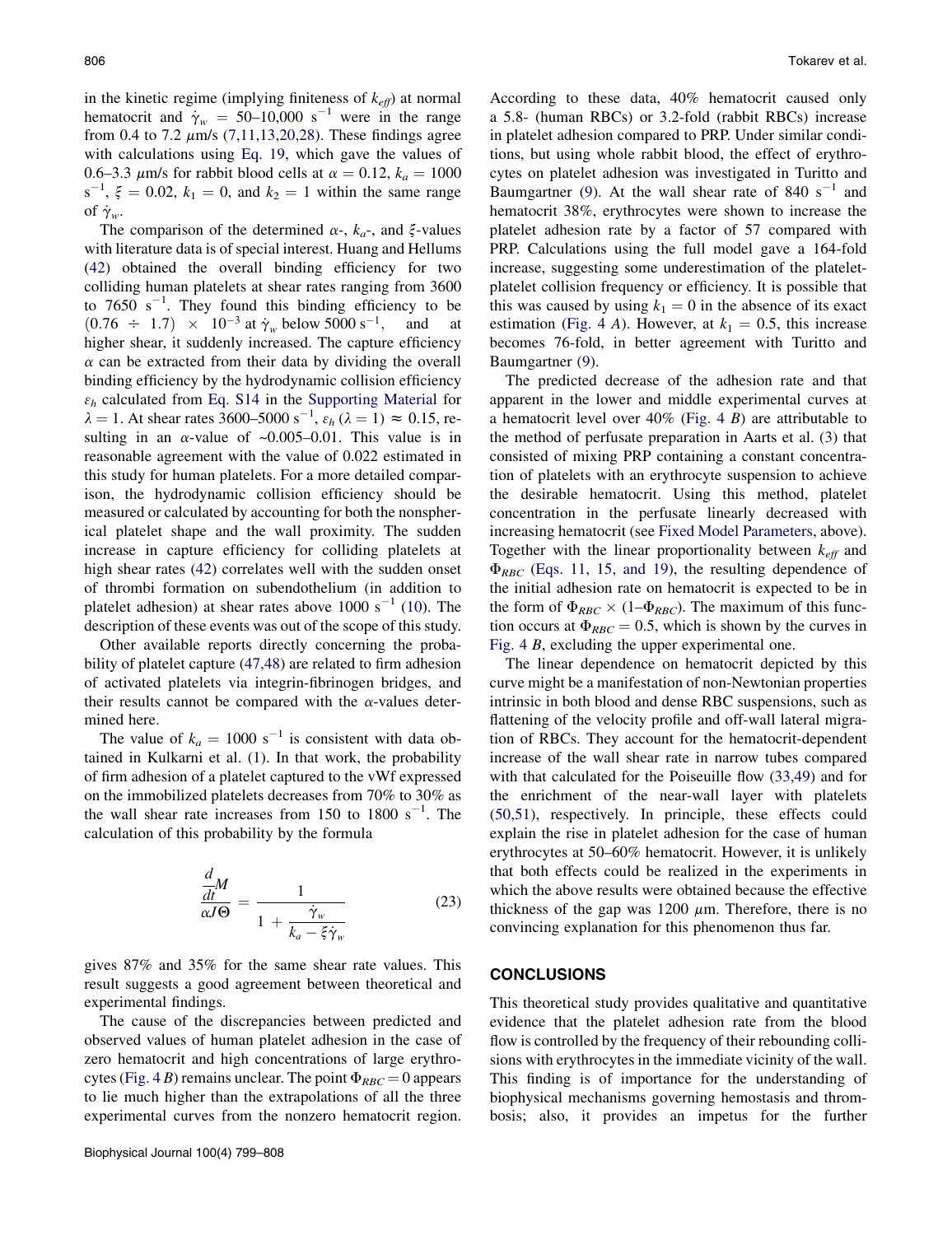<span id="page-8-0"></span>development of basic research in this field. Evidently, the role of erythrocytes should be taken into account in any theoretical consideration of mechanisms underlying the regulation of platelet behavior in the blood flow.

Recent work ([52–54\)](#page-9-0) has been devoted to the mechanical effects of erythrocytes on platelet transport within the flow, but these studies disregarded platelet adhesion. However, considerable progress has been achieved in simulation of leukocyte-wall interactions ([55–57\)](#page-9-0); it has lately been extended to platelets ([58\)](#page-9-0). The combination of these strategies is highly promising and may help validate the constants determined in this study. Alternatively, the application of a reduced model that is much simpler than the full one but yields similar results may substantially facilitate the construction of large-scale mathematical models of thrombosis. It is especially of great importance when the thrombus forms in a small region of a complex vascular network, and the main computational resources are used for solving the equation governing hydrodynamics of blood flow ([59\)](#page-9-0).

#### SUPPORTING MATERIAL

Seventeen equations, one figure, and two tables are available at [http://www.](http://www.biophysj.org/biophysj/supplemental/S0006-3495(11)00049-X) [biophysj.org/biophysj/supplemental/S0006-3495\(11\)00049-X](http://www.biophysj.org/biophysj/supplemental/S0006-3495(11)00049-X).

The authors thank Drs. E. Shnol and E. Ermakova for helpful discussions, Drs. I. Sirakov and V. Volpert for computational assistance, and Dr. M. Panteleev for help in the preparation of the manuscript.

This work is a part of joint French-Russian Programme International de Cooperation Scientifique ''Mathematical Modeling of Blood Diseases''. It was supported in part by grant Nos. 09-04-92427, 09-02-00018, 09-04- 00232, 09-04-00357, 10-01-91055, and 10-04-00035 from the Russian Foundation for Basic Research and by the RAS Presidium program ''Basic Sciences—to Medicine" ("The Search for New High-Efficient Direct Low-Molecular Inhibitors of Thrombin'').

## **REFERENCES**

- 1. Kulkarni, S., S. M. Dopheide, ., S. P. Jackson. 2000. A revised model of platelet aggregation. J. Clin. Invest. 105:783–791.
- 2. Ruggeri, Z. M., and G. L. Mendolicchio. 2007. Adhesion mechanisms in platelet function. Circ. Res. 100:1673–1685.
- 3. Aarts, P. A., P. A. Bolhuis, ., J. J. Sixma. 1983. Red blood cell size is important for adherence of blood platelets to artery subendothelium. Blood. 62:214–217.
- 4. Aarts, P. A., P. Steendijk, ., R. M. Heethaar. 1986. Fluid shear as a possible mechanism for platelet diffusivity in flowing blood. J. Biomech. 19:799–805.
- 5. Antonini, G., G. Guiffant, ..., A. M. Dosne. 1978. Estimation of platelet diffusivity in flowing blood. Biorheology. 15:111–117.
- 6. Cadroy, Y., and S. R. Hanson. 1990. Effects of red blood cell concentration on hemostasis and thrombus formation in a primate model. Blood. 75:2185–2193.
- 7. Feuerstein, I. A., J. M. Brophy, and J. L. Brash. 1975. Platelet transport and adhesion to reconstituted collagen and artificial surfaces. Trans. Am. Soc. Artif. Intern. Organs. 21:427–435.
- 8. Turitto, V. T., and H. R. Baumgartner. 1975. Platelet deposition on subendothelium exposed to flowing blood: mathematical analysis of physical parameters. Trans. Am. Soc. Artif. Intern. Organs. 21:593–601.
- 9. Turitto, V. T., and H. R. Baumgartner. 1975. Platelet interaction with subendothelium in a perfusion system: physical role of red blood cells. Microvasc. Res. 9:335–344.
- 10. Turitto, V. T., and H. R. Baumgartner. 1979. Platelet interaction with subendothelium in flowing rabbit blood: effect of blood shear rate. Microvasc. Res. 17:38–54.
- 11. Turitto, V. T., and H. J. Weiss. 1983. Platelet and red cell involvement in mural thrombogenesis. Ann. N. Y. Acad. Sci. 416:363–376.
- 12. Leonard, E. F., E. F. Grabowski, and V. T. Turitto. 1972. The role of convection and diffusion on platelet adhesion and aggregation. Ann. N. Y. Acad. Sci. 201:329–342.
- 13. Stubley, G. D., A. B. Strong, ., D. R. Absolom. 1987. A review of mathematical models for the prediction of blood cell adhesion. PCH PhysicoChem. Hydrodyn. 8:221–235.
- 14. Goldsmith, H. L. 1986. The Microcirculatory Society Eugene M. Landis Award lecture. The microrheology of human blood. Microvasc. Res. 31:121–142.
- 15. Goldsmith, H. L. 1971. Red cell motions and wall interactions in tube flow. Fed. Proc. 30:1578–1590.
- 16. Goldsmith, H. L., and J. C. Marlow. 1979. Flow behavior of erythrocytes. II. Particle motions in concentrated suspensions of ghost cells. J. Colloid Interface Sci. 71:383–407.
- 17. Savage, B., F. Almus-Jacobs, and Z. M. Ruggeri. 1998. Specific synergy of multiple substrate-receptor interactions in platelet thrombus formation under flow. Cell. 94:657–666.
- 18. Ruggeri, Z. M. 1997. von Willebrand factor. J. Clin. Invest. 99: 559–564.
- 19. Konstantopoulos, K., S. Kukreti, and L. V. McIntire. 1998. Biomechanics of cell interactions in shear fields. Adv. Drug Deliv. Rev. 33:141–164.
- 20. Grabowski, E. F., L. I. Friedman, and E. F. Leonard. 1972. Effects of shear rate on the diffusion and adhesion of blood platelets to a foreign surface. Ind. Eng. Chem. Fundam. 11:224–232.
- 21. Sorensen, E. N., G. W. Burgreen, ..., J. F. Antaki. 1999. Computational simulation of platelet deposition and activation: II. Results for Poiseuille flow over collagen. Ann. Biomed. Eng. 27:449–458.
- 22. Sorensen, E. N., G. W. Burgreen, ..., J. F. Antaki. 1999. Computational simulation of platelet deposition and activation: I. Model development and properties. Ann. Biomed. Eng. 27:436–448.
- 23. Strong, A. B., G. D. Stubley, ., D. R. Absolom. 1987. Theoretical and experimental analysis of cellular adhesion to polymer surfaces. J. Biomed. Mater. Res. 21:1039–1055.
- 24. Wootton, D. M., C. P. Markou, ., D. N. Ku. 2001. A mechanistic model of acute platelet accumulation in thrombogenic stenoses. Ann. Biomed. Eng. 29:321–329.
- 25. Diller, T. E. 1988. Comparison of red cell augmented diffusion and platelet transport. J. Biomech. Eng. 110:161–163.
- 26. Eckstein, E. C., D. L. Bilsker, ., A. W. Tilles. 1987. Transport of platelets in flowing blood. Ann. N. Y. Acad. Sci. 516:442–452.
- 27. Turitto, V. T., and C. L. Hall. 1998. Mechanical factors affecting hemostasis and thrombosis. Thromb. Res. 92(Suppl2):S25–S31.
- 28. Turitto, V. T., H. J. Weiss, and H. R. Baumgartner. 1980. The effect of shear rate on platelet interaction with subendothelium exposed to citrated human blood. Microvasc. Res. 19:352–365.
- 29. David, T., S. Thomas, and P. G. Walker. 2001. Platelet deposition in stagnation point flow: an analytical and computational simulation. Med. Eng. Phys. 23:299–312.
- 30. Baumgartner, H. R. 1973. The role of blood flow in platelet adhesion, fibrin deposition, and formation of mural thrombi. Microvasc. Res. 5:167–179.
- 31. Sakariassen, K. S., S. R. Hanson, and Y. Cadroy. 2001. Methods and models to evaluate shear-dependent and surface reactivity-dependent antithrombotic efficacy. Thromb. Res. 104:149–174.